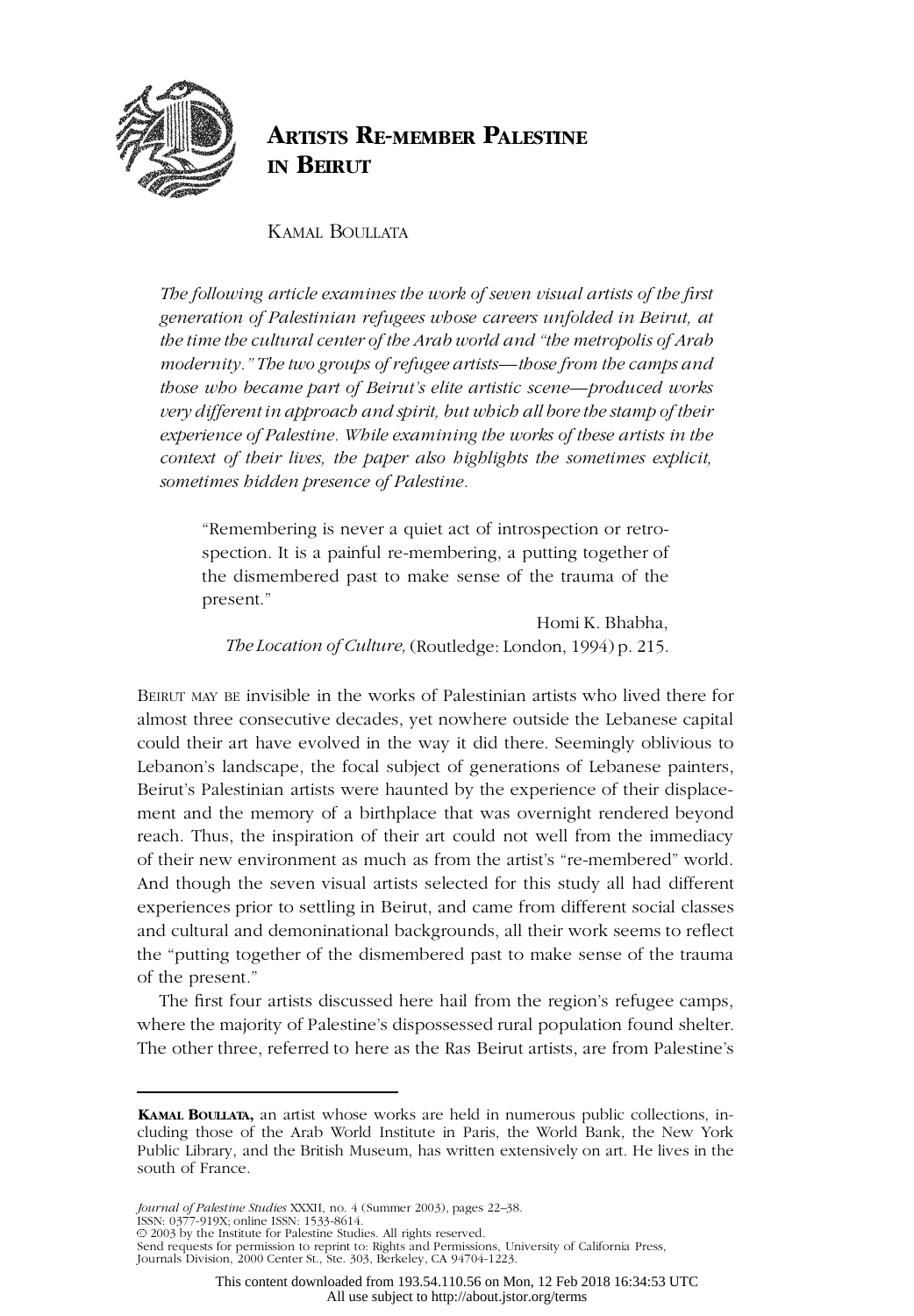#### **ARTISTS RE-MEMBER PALESTINE IN BEIRUT 23**

urban centers. Though the work of both groups is marked by the Palestinian experience, the language of each is grounded in a different terrain, representing different political and cultural agendas and addressed to different audiences.

Generally speaking, the art produced by camp artists is figurative and often reflects the explicitly narrative imagery popularized by the nationalist rhetoric of the time. The art produced by the urban refugees, on the other hand, is more experimental and personal, with any reference to the artist's political experience deeply buried. In terms of audience, the camp artists addressed themselves to the common people whose art appreciation was governed by their political commitment; the audience of the Ras Beirut artists, on the other hand, was the city's cultural elite. And while the camp artists remained outsiders to Lebanon's art movement, the Ras Beirut artists were in its vanguard. Yet whether figurative or abstract, populist or personal, the works created by the Palestinian artists in Beirut are crucial to understanding how Palestinian art survived outside its native soil. More importantly, and despite the differences in approach reflecting the two major cultural streams that fermented in Beirut during this period, one continues to find affinities in the works of artists from the two groups. It is these afnities that this paper will attempt to elucidate. Through the articulation of memory by each artist we may come to read these affinities and detect the continuity of Palestinian art.<sup>1</sup>

# **BEIRUT AS CULTURAL CAPITAL**

Beirut's heyday as "the metropolis of Arab modernity" began in 1952 and ended in 1982–two pivotal dates both on the region's politico-historical map and Beirut's cultural map. At the regional level, 1952 marked the outbreak of the Egyptian revolution, one of the first major direct consequences of Palestine's fall and an important factor, through its nationalist and antiimperialist policies, in the subsequent coups d'état in neighboring Syria and Iraq as well as in the political unrest in Jordan and Lebanon. At Beirut's cultural level, 1952 was the year that Suhail Idriss launched *al-Adaab*, a literary monthly sustained by his own publishing house, which became over the following three decades the region's pan-Arab platform fora new form of nationalist literature. In the visual arts, that same year Nicolas Sursock bequeathed his residence to Beirut's municipality to become Lebanon's first museum of contemporary art, the Nicolas Ibrahim Sursock Museum.<sup>2</sup> Within a few years, galleries sprang up around the capital to display the freshest work of the city's artists as well as work from all over the Arab world and even Europe and the United States.<sup>3</sup>

The period under study ends in 1982, when Israel invaded Lebanon, and Beirut became the first Arab capital outside Palestine to fall under Israeli occupation. Though local resistance against one of the world's most sophisticated military machines was legendary, 1982 marked, as Georges Corm noted, the end of the era of anti-imperialist struggle in the region, an era that had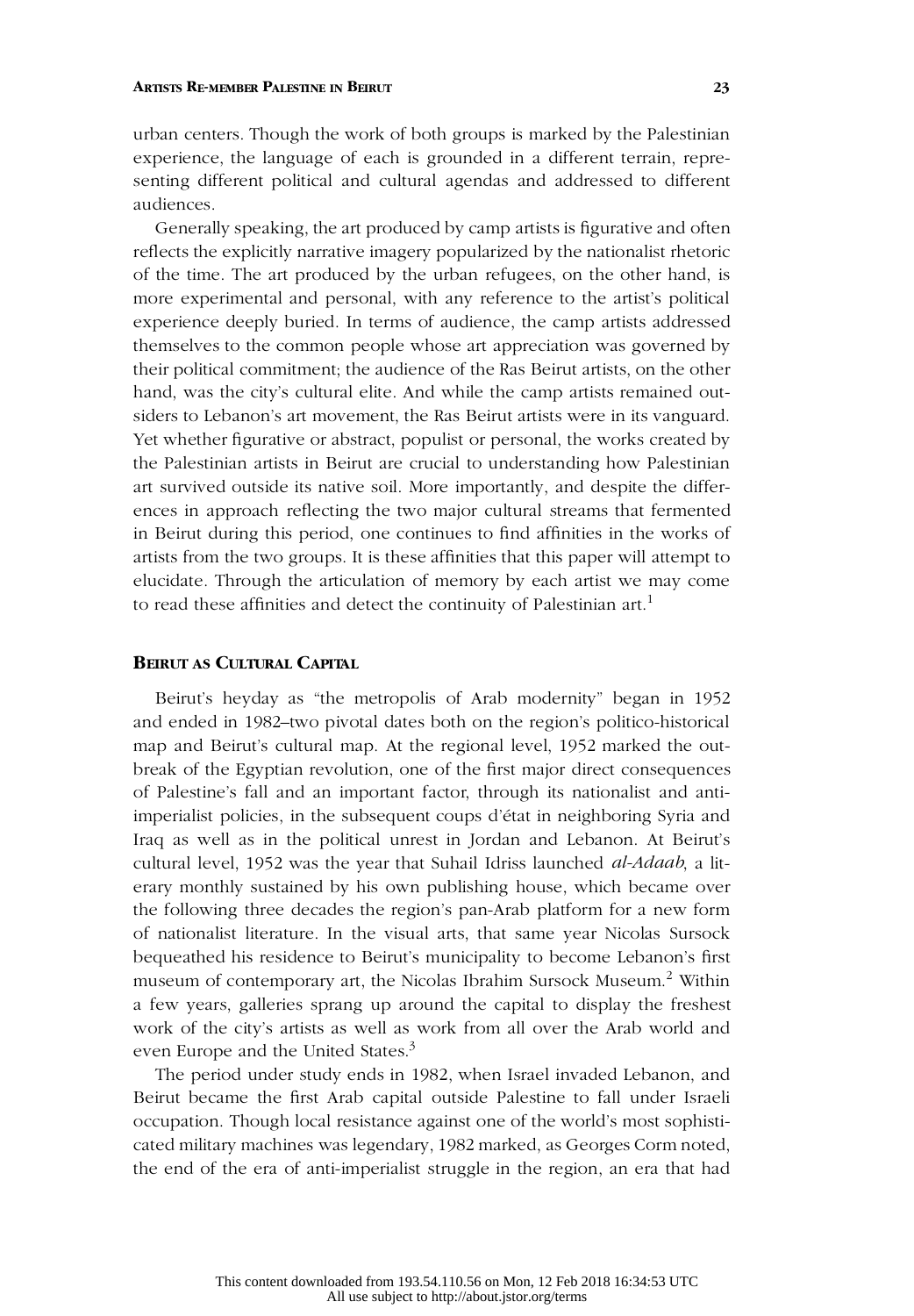witnessed both the high mark of Arab nationalism and the burial of dreams of Arab unity.<sup>4</sup> And with this political landmark, the three decades of Beirut's crucial role in the making of modern Arab culture also ended. By the time the people of Beirut bid their thundering farewell to the Palestinian forces, most members of the Arab intelligentsia who had made their home in Beirut had long gone, and the Palestinian artists who remained were soon dispersed.

Before discussing the works of Palestinian refugee artists in Beirut, it is important to cast a general look at the cultural role Beirut played over this thirtyyear period. This role can only be understood in contrast to Egypt's earlier cultural hegemony. For the century and a half preceding the Egyptian Revolution, Cairo had been the cultural capital of the Arab world. There, Western concepts of modernity were eclectically borrowed, refashioned, and diffused to fit a nationalized framework. In what was called the renaissance (*al-Nahda*) of Arab culture, each borrowed form of expression helped define the Arab cultural identity by *contrast* with its European counterpart. The rebirth of the national Self was reinforced by the negation of the Western Other. The neoclassical language permeating all fields of expression was *al-Nahda*'s compensatory defense against the unceasing invasion of Western cultural models.

With the fall of parliamentary governments in Egypt, Syria, and Iraq, Beirut became a sanctuary and meeting place for political and cultural dissidents from neighboring Arab countries and an open forum where all currents of thought for or against *al-Nahda*'s cultural legacy could be debated. As the capital of a country whose political system sought to represent seventeen religious denominations, Beirut's brand of openness created the ideal environment for becoming a microcosm of the Arab world, embracing all its distinctions and contradictions. During three eventful decades in which the region seethed with social and political upheaval, Beirut served as a lightening rod for all the political movements erupting in the Arab world since Palestine's fall.

In contrast to Cairo's claim during its cultural heyday to stand as citadel against Western cultural importation, Beirut's form of cosmopolitanism dared simultaneously to act as the crucible of Arab nationalism and to be fully open to the West. At a time when Arabic poetry published in Beirut was witnessing the language's greatest innovations in more than a century, the city equally recognized its native poets writing in French, $5$  whose works came out in literary periodicals and publishing houses not confined to Arabic. Perhaps the clearest manifestation of the cultural cohabitation of East and West was Lebanon's Baalbeck Festival. Launched in 1955, the festival continued to accommodate Beirut's two independent audiences year after year. On one night Maurice Béjart's Ballet du XXème Siècle would perform to a full house; on the next, and in the same amphitheater, the rest of Beirut would applaud Fairuz, Lebanon's leading Arabic singer, in a Rahbani musical allegorizing the Palestinian resistance<sup>6</sup>

As East and West lived cheek by jowl in Beirut, opinions from the extreme left to the far right were equally accommodated. Religious sectarian practice,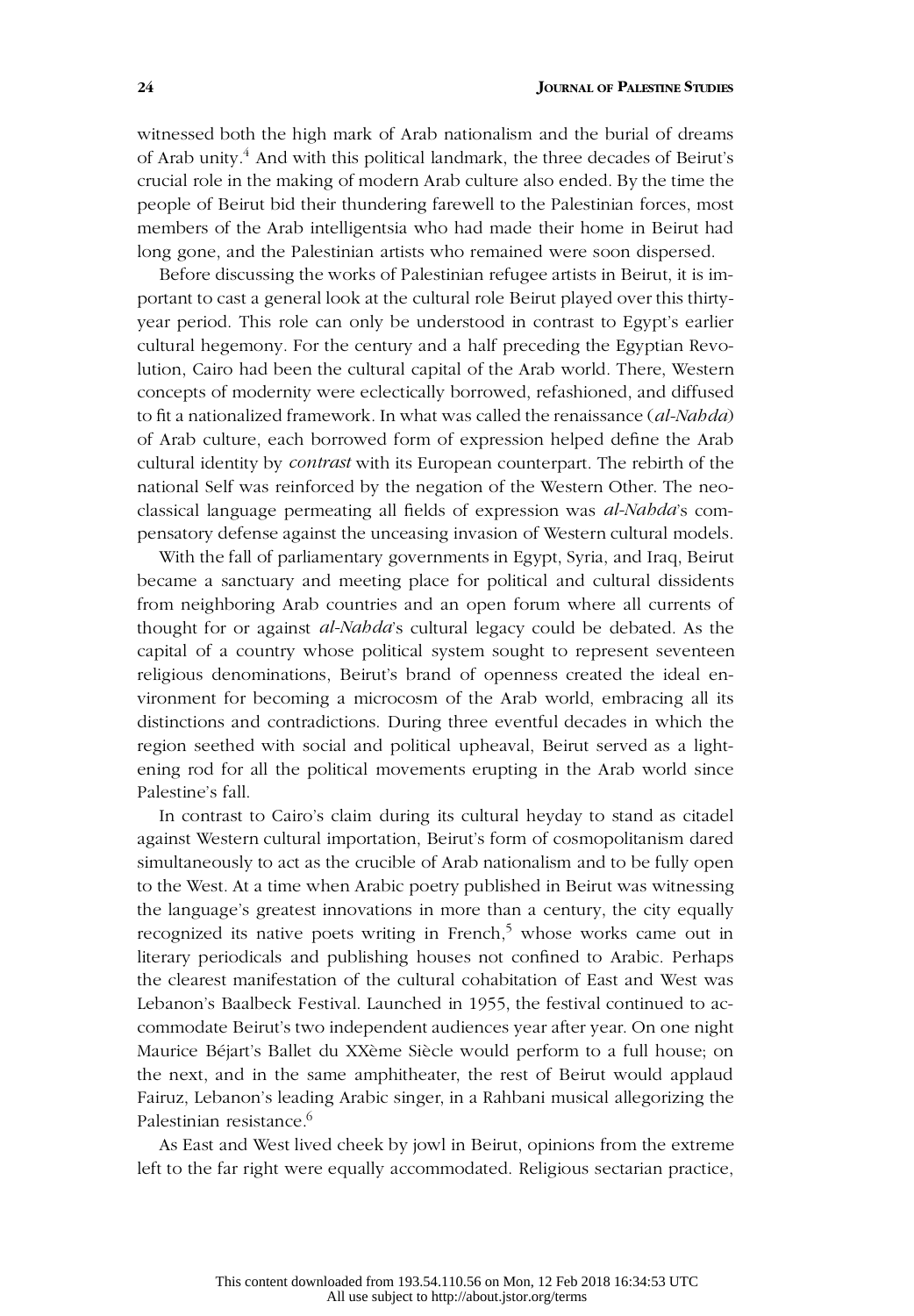Christian or Muslim, thrived in the shade of secular modes of living. Some held fast to tradition while others ardently called for a total break with the past. In the free-for-all atmosphere that allowed the confluence of all different trends of thought, the politicization of culture was seen as inevitable on one side and anathema on the other. The result was a polarization that manifested itself both in literature and the visual arts.

In the literary field, the polarization expressed itself in two major currents. The first called for a *littérature* engagée in which the writer speaks for the group and in direct response to a political situation. The other foregrounded the individual's voice, calling for an aesthetic experience devoid of ideology. Among Beirut's most influential literary journals, *al-Adaab* patronized the first current, whereas *Shi'r*, launched in 1957,

*In th e fre e -fo r-all inte lle ctua l a tmo sph e re o f Be irut, th e p o liticiz atio n o f culture wa s s e en a s ine vitable o n o ne s ide and anath ema o n th e o th e r.*

championed the second. These currents had their counterparts in the visual arts; indeed, the intellectual ferment of Beirut's cultural environment brought writers and visual artists in close association, helping to elevate the visual arts to share the space traditionally dominated by the oral arts. The artists whose figurative language perpetuated a narrative pictorial art seemed to echo the metaphorical imagery popularized by the poetry introduced in *al-Adaab.* The poets associated with *Shi'r,* meanwhile, valorized the more abstract and experimental artists and welcomed them into the discourse of contemporary Arab culture.<sup>7</sup> The work produced by the first generation of Palestinian artists who found sanctuary in Beirut falls very much into these broad cultural currents: the artists from the camps, who produced an explicitly nationalist pictorial form of representation of the Palestinian experience, identified with the first, while the Ras Beirut artists, whose more experimental and individualist work was more reflective of international art trends, were more attuned to the second.

#### **ARTISTS FROM THE REFUGEE CAMPS**

Over the three decades following Palestine's fall, untrained talents germinated in the region's refugee camps, and the best of them generally made their way to Beirut. Keen to join the poets in addressing the Arab masses during a highly charged political period, most of the artists in this group promoted a populist form of figurative expression, their pictorial language often borrowing images from popular metaphors. The general thrust of their art sought to express a collective cry that claimed to represent the Palestinian experience and that solicited support for the national cause.

Art from the camps never made it into Beirut's art market or commercial galleries. When it was publicly viewed, it was usually at group exhibitions in improvised public spaces under the sponsorship of the Art Education Department of the Palestine Liberation Organization (PLO). Such exhibitions were generally organized to commemorate a national event or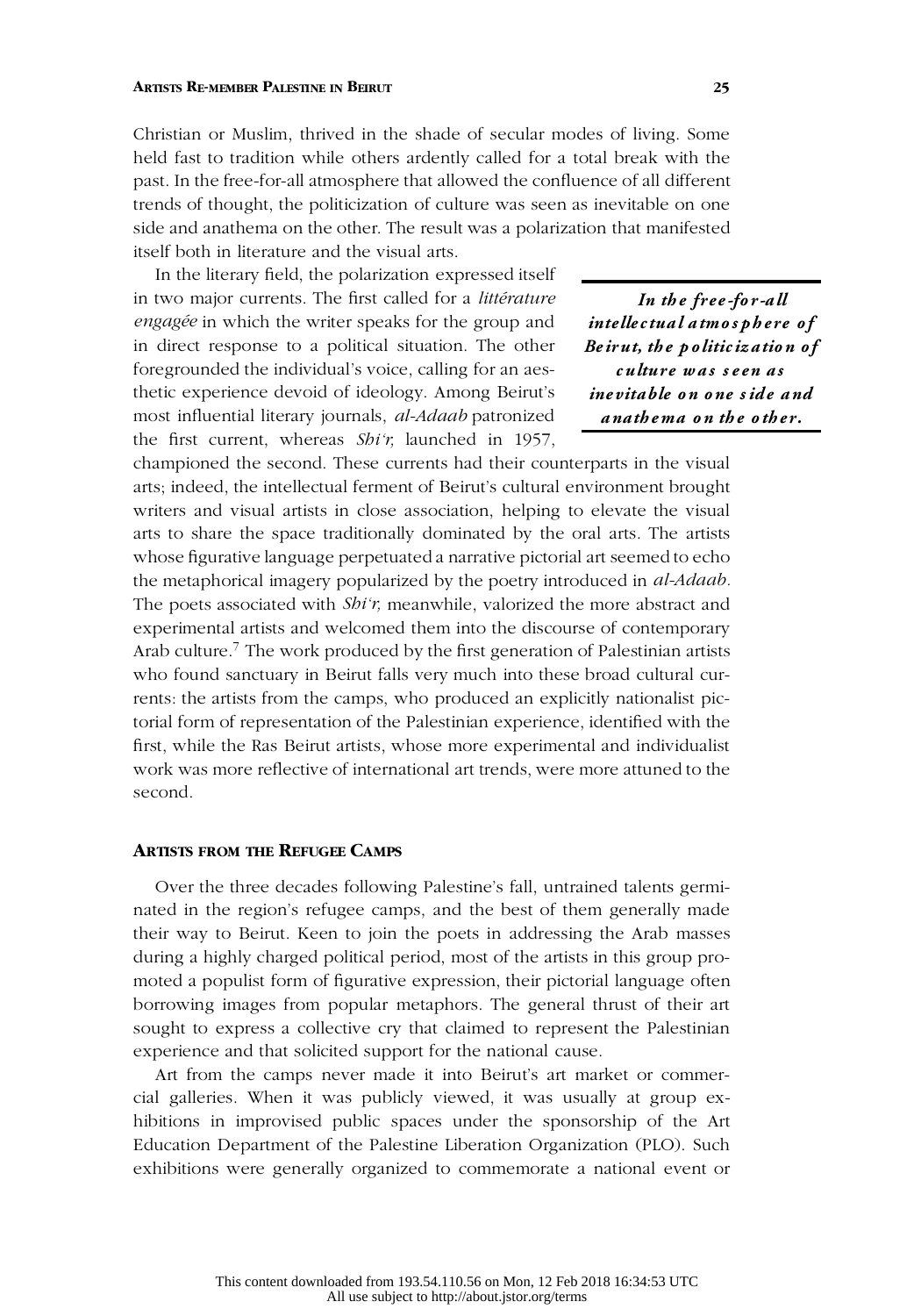as part of a solidarity rally in Beirut or elsewhere in the Arab world or abroad.

The camp artists, mainly from Palestine's villages and rural areas, were all men; the artistic talents of the women were generally channeled into the traditional embroideries characteristic of their hometown. But while the embroidery products turned into a lucrative market not necessarily confined to Palestinian patrons, the selling of the paintings—mostly didactic forms of narrative art serving a political purpose—was generally limited to individual Palestinians working in the Gulf or small circles of friends and admirers. Consequently, few camp artists were able to earn their living from their art, and most had to support themselves as teachers or administrators in UNRWA schools, free-lancing in commercial art, or working on construction sites.

Palestinian artists from Lebanon's refugee camps or who migrated to Beirut from camps elsewhere in the Arab world included Yusif Arman, Ibrahim Ghannam, Michel Najjar, Jamal Gharibeh, Naji al-'Ali, Isma'il Shammout, George Fakhoury, Tawfiq 'Abd al-'Al, Muhammad al-Sha'ir, Mustafa al-Hallai, Tamam Shammout, 'Abd al-Hai Musallam, Husni Radwan, and 'Imad 'Abd al-Wahab. Four of these—Isma'il Shammout, Mustafa al-Hallaj, Naji al-'Ali, and Ibrahim Ghannam—will be discussed in this article.

Shammout and Hallaj were exceptions among the camp artists in that they had scholarships from Egypt to pursue art studies in Cairo. Shammout was from a refugee camp in Gaza (then under Egyptian administration), and Hallaj was a refugee living in a poor neighborhood of Cairo. 'Ali and Ghannam, brought up in refugee camps in Lebanon, were, on the other hand, mainly self-taught. 'Ali was to break away from the pictorial limits of conventional painting and achieve fame throughout the Arab world as a political cartoonist, whereas Ghannam doggedly pursued a personal form of narrative painting and remained—like most of his generation of camp artists—virtually unknown beyond his refugee camp. All four artists worked in Beirut in its heyday, and all were dispersed after the 1982 Israeli invasion.

# **Isma'il Shammout (b. 1930)**

Isma'il Shammout was eighteen when his hometown of Lydda fell to the Jewish forces, who forced the entire population out at gunpoint. The long march on foot with family members and neighbors ended in a Gaza refugee camp, where he began life as a street vendor. In Palestine, he had been a favorite student of the Jerusalem painter Daoud Zalatimo, and in his spare time he picked up paint and brush to give body to his personal experience of the Palestinian exodus. Within a decade he was acclaimed as the leading talent of his generation to emerge from the camps, and devoted his imagemaking skills to publicizing the Palestinian national struggle.

Shammout's artistic role was shaped not only by his early training and the talent he possessed, but also by the political scene of Cairo, where he went to study and which spearheaded the anti-colonial struggle in the Arab world at the time. In 1954, while he was still an art student, his first exhibition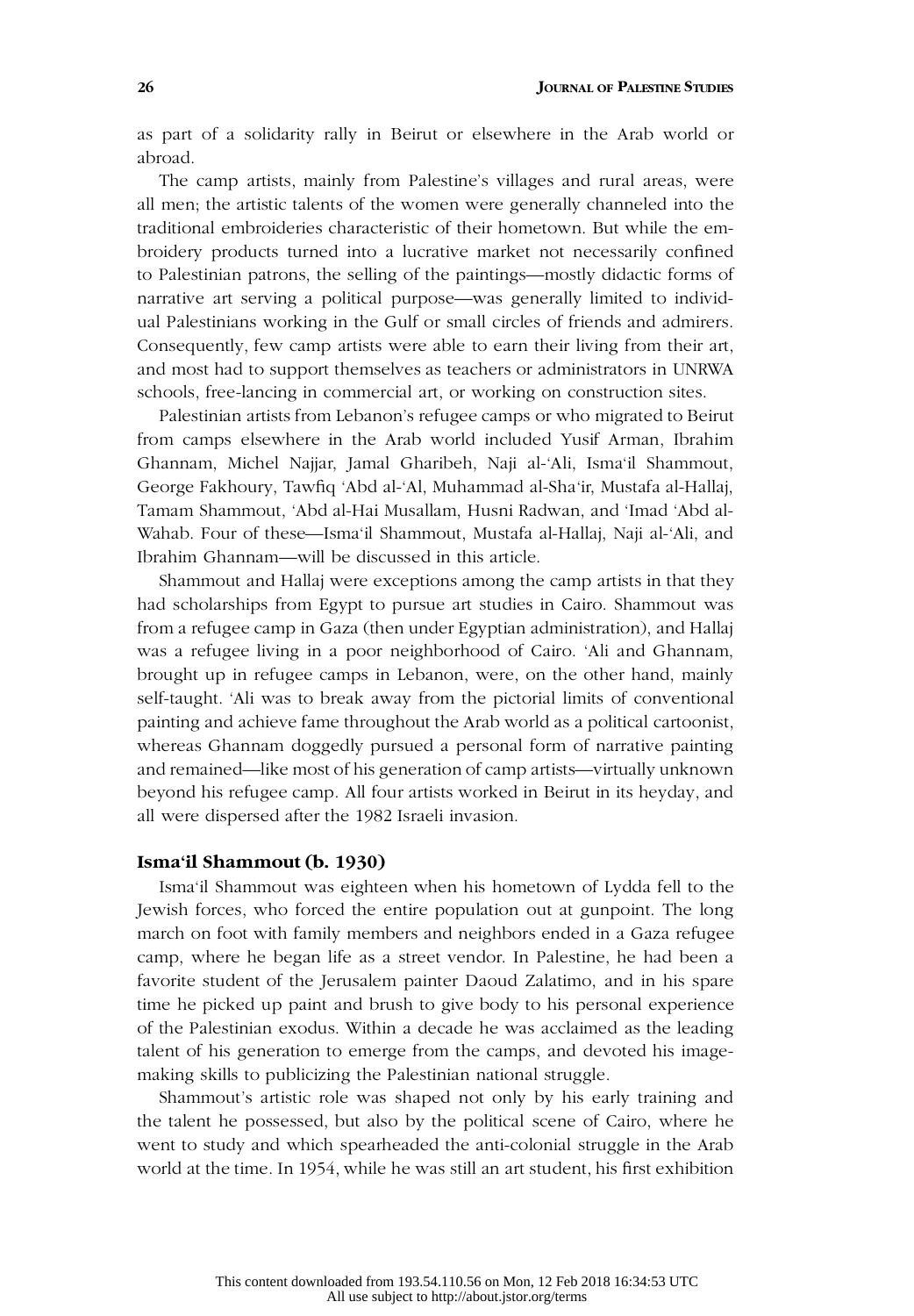was a highly publicized event inaugurated by Egyptian president Gamal Abd al-Nasir and attended by Palestinian political figures including Haj Amin al-Husseini and Yasir Arafat, at the time head of the Union of Palestinian Students. In 1956, Shammout moved to Beirut, and within two years he opened his own commercial art agency (he had worked in a commercial studio in Cairo throughout his school years). In his spare time he produced figurative paintings that utilized book illustration techniques to enhance dramatic narrative. The central motif of his art was the unfolding of the Palestinian saga, and its aim was to rally support for the national cause.

Shammout's earliest canvases were peopled with destitute figures from the refugee camps determined to regain the lost homeland. His later paintings depicted optimistic images of heroic fighters, dancing women in national dress, and arcadian representations of the liberated homeland. Shammout's visual repertoire often eclectically borrowed from socialist-realist models, which he adorned with familiar peasant clothes and artifacts. Inspired by Zalatimo, he often infused his narrative art with allegory. During the 1960s, for example, when Mahmoud Darwish's poem "Lover from Palestine" popularized the metaphor of a woman's body as the ancestral land, Shammout gave this metaphor pictorial form. In this he was followed by an entire generation of image-makers.

When the PLO set up its Art Education Department a year after its creation in 1964, Shammout was the obvious choice to head it. From his Beirut office he designed political posters and supervised the layout and illustration of countless PLO pamphlets and publications. At the same time, he continued to paint and organize touring exhibitions of his own work along with that of other Palestinian painters, with whom he founded the Union of Palestinian Artists. By the late 1960s, he established in Beirut "Dar al-Karameh" as a gallery and meeting place hosting seasonal exhibitions of young talents emerging from the camps. In the meantime, large numbers of Shammout's paintings had been reproduced in color posters that not only brightened the rather bleak PLO offices throughout the region but also became fixtures in almost every home in the camps, and indeed wherever Palestinians resided.

# **Mustafa al-Hallaj (1938–2002)**

At a time when the young Shammout was peddling wares in the alleyways of the Gaza camp, ten-year-old Mustafa al-Hallaj was drinking in the universe of Cairo. In a poor neighborhood of the city, his family had pitched their tent after their native village of Salma was wiped off the map. Venturing into the city center, the village boy was mesmerized by the public monuments. From the small soft stones he found in back streets, Hallaj started carving figurines and statuettes that for him resembled the monuments that adorned the city's parks and squares. In time, like Shammout, he gained free admittance to the Cairo Academy of Fine Arts and enrolled in the department of sculpture.

Hallaj's promising career as a sculptor, however, reached a dead end within a few years of his graduation: his favored medium was perhaps not suitable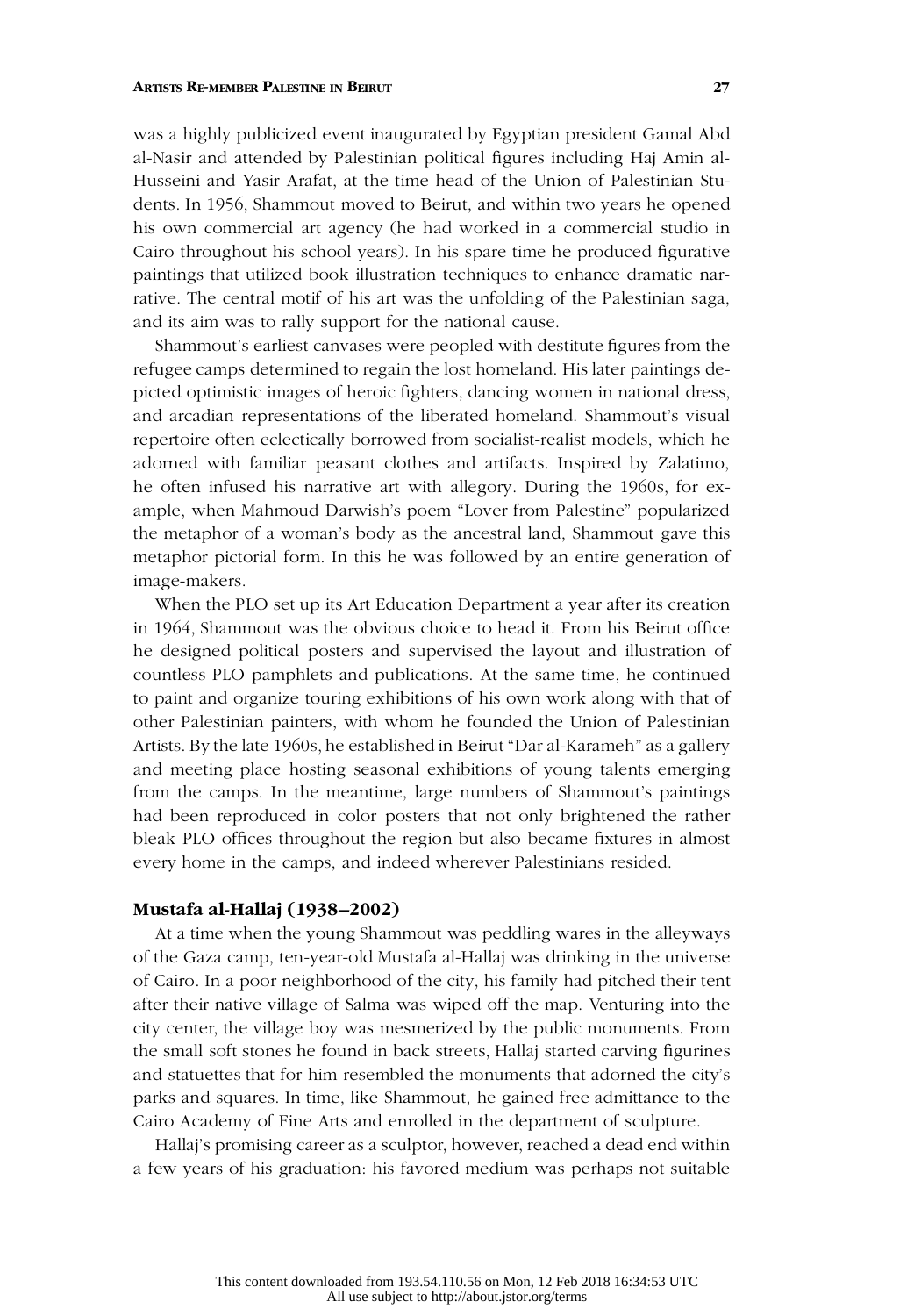for a stateless refugee, sculptures being costly to produce and too heavy to carry around, and the prospect of winning public commissions being virtually nil. Once he got to Beirut, Hallaj embarked on a career as a printmaker. By channeling his carving skills into engraving, he was able to adapt his artistic language to the needs of his new vocation. With lightweight tools and easily transportable prints, he not only freed himself from the place-bound restrictions of sculpture, but was able to reach a wide audience through the multiple editions of his images, which were affordable to almost everyone. Today, his prints still adorn his favorite Damascus coffee house, frequented by the city's intelligentsia.

Hallaj's art mostly consists of delicately etched black and white prints, though hints of color were sometimes added by hand. Narrative in representation and tragically absurd in tone, his figurative subjects connoted allegorical associations that seemed to derive their surreal imagery from a highly personal vocabulary. Animated human figures, in varying proportions drawn within the same field, are represented in an arcane, chimerical atmosphere in which nothing stands still. Naked bodies of faceless men and women float aimlessly in a bottomless space while ghostly horses, roosters, and mythical beasts share the mystery of their being. From Egypt's ancient art glorifying the afterlife, Hallaj appropriated suggestive symbols to eulogize the Palestinian martyr. Here, under astral discs, the silhouette of a sleeping figure is seen carried by rows of men recalling Egyptian friezes; miniature trees flower from the limbs of the corpse while gigantic birds peck on a distant hill. Above them, the night sky spreads out in the form of a flagging wing.

While Shammout's narrative pictorial iconography inspired amateurs from the refugee camps to try their hand at declamatory art, Hallaj's articulation of personal metaphors and surreal imagery borrowed from poetic sources freed more daring talents to give expression to their own fantasies and visions.

#### **Naji al-'Ali (1937–87)**

Like Shammout and Hallaj, Naji al-'Ali aspired to bring the Palestinian experience to the widest possible audience in the Arab world. While Shammout's narrative art was disseminated through posters and Hallaj's through successive editions of his prints, 'Ali was determined to invent a pictorial language that transcended the confines of traditional spatial conventions.

Born in Shajarah, a village near Tiberias destroyed in 1948, 'Ali was eleven when he and his family arrived in a refugee camp on the outskirts of Saida in south Lebanon. After graduating from a local missionary school, 'Ali worked at menial jobs in citrus groves, making drawings in his spare time. Later, he moved to Tripoli, where he enrolled in a vocational training center to learn the trade of electrician. After class, he worked as a laborer on construction sites.

'Ali's originality was immediately obvious to those who attended the Palestinian group shows in Beirut in which he participated. In contrast to Shammout, who employed the conventions of rhetorical iconography to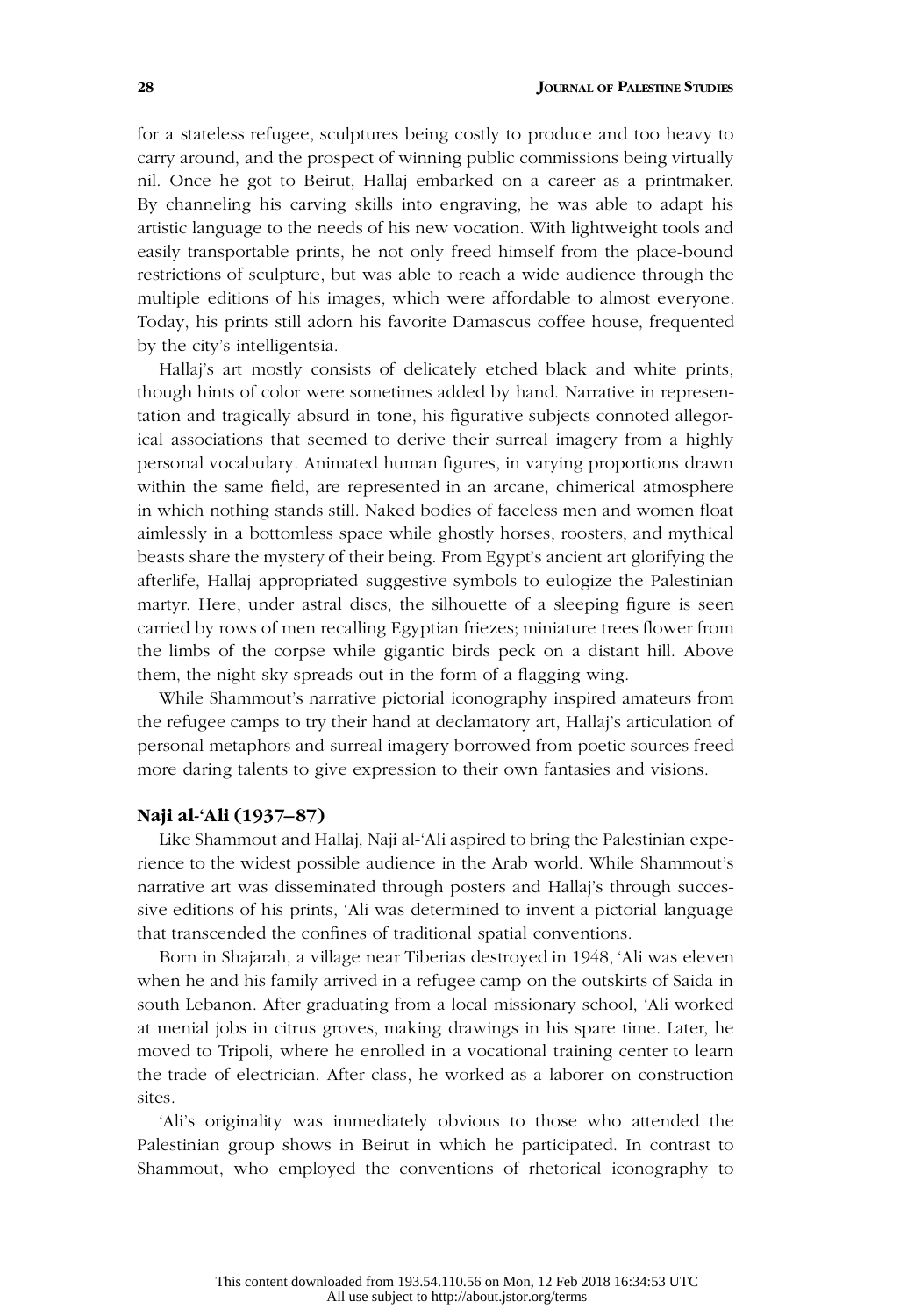convey his political message, and to Hallaj who communicated the chimerical side of the world he lived in, 'Ali had no apparent interest in pleasing his audience. Instead, he sought to shake them from the passive stance of mere observer and force them to confront their own predicament vis-à-vis the Palestinian experience. At a time when the most visible artwork were the posters plastered all over the walls of downtown Beirut that depicted freedom fighters fallen in battle, 'Ali's works consisted of disjointed fragments of broken mirrors glued into old frames. To this base, minimal elements were added in such a way as to implicate the viewers in his art. In one work, for example, viewers read across their own reflected faces the words "wanted: dead or alive." In another, 'Ali screwed metal bars across the mirror so that viewers would see themselves locked in prison. And those seeing their reflection within a frame bordered with black ribbon could imagine, for a fleeting moment, their own death announcement.

'Ali experimented with other narrative forms far from the pictorial language utilized by Shammout or explored by Hallaj. During one period, unable to afford tubes of color, he painted a series of works depicting camp life using a thick petroleum product akin to asphalt known as "*zift*", which he got from the construction sites where he worked. Through the black pitch pigment he smeared to compose his figures, 'Ali was turning the *zift*, a word also used colloquially to describe a dismal state, into a pictorial medium; painting with the crude petroleum *zift* could also be seen as defying peers aspiring to attract oil-rich patrons.

Eventually, 'Ali abandoned painting. With the encouragement of Ghassan Kanafani, the Palestinian novelist and editor of the weekly *al-Hadaf*<sup>8</sup> he embarked upon a career as a political cartoonist; his success soon freed him from the menial jobs that had supported him. 'Ali saw his cartoons as a communicative form of expression that allowed him to integrate verbal and visual means without the affectations that plagued "art" in his environment. As cartoonist for the widely read Kuwaiti dailies *al-Siyasa* and *al-Qabas* and the Beiruti daily *al-Sar*, he achieved widespread popularity, reaching thousands of readers throughout the Arab world on a daily basis. With biting humor, he summed up the position of the common Palestinian vis- $\lambda$ -vis the endless political compromises reached in the region. His unsparing criticism, however, was found intolerable, and 'Ali's outstanding career over twenty-five years was ended with an assassin's bullet on a London street.

# **Ibrahim Ghannam (1931–84)**

Unlike Shammout, Hallaj, and 'Ali, who engaged with other artists and who all sought in different ways to reach the wider world, Ibrahim Ghannam created the entire body of his work enclosed within the grim reality of the refugee camp, determined to summon with his brush every detail of his lost homeland and to document what no photographer had ever captured.

Born in the coastal village of Yajur near Haifa, the self-taught Ghannam went back to his childhood hobby of painting after polio confined him to a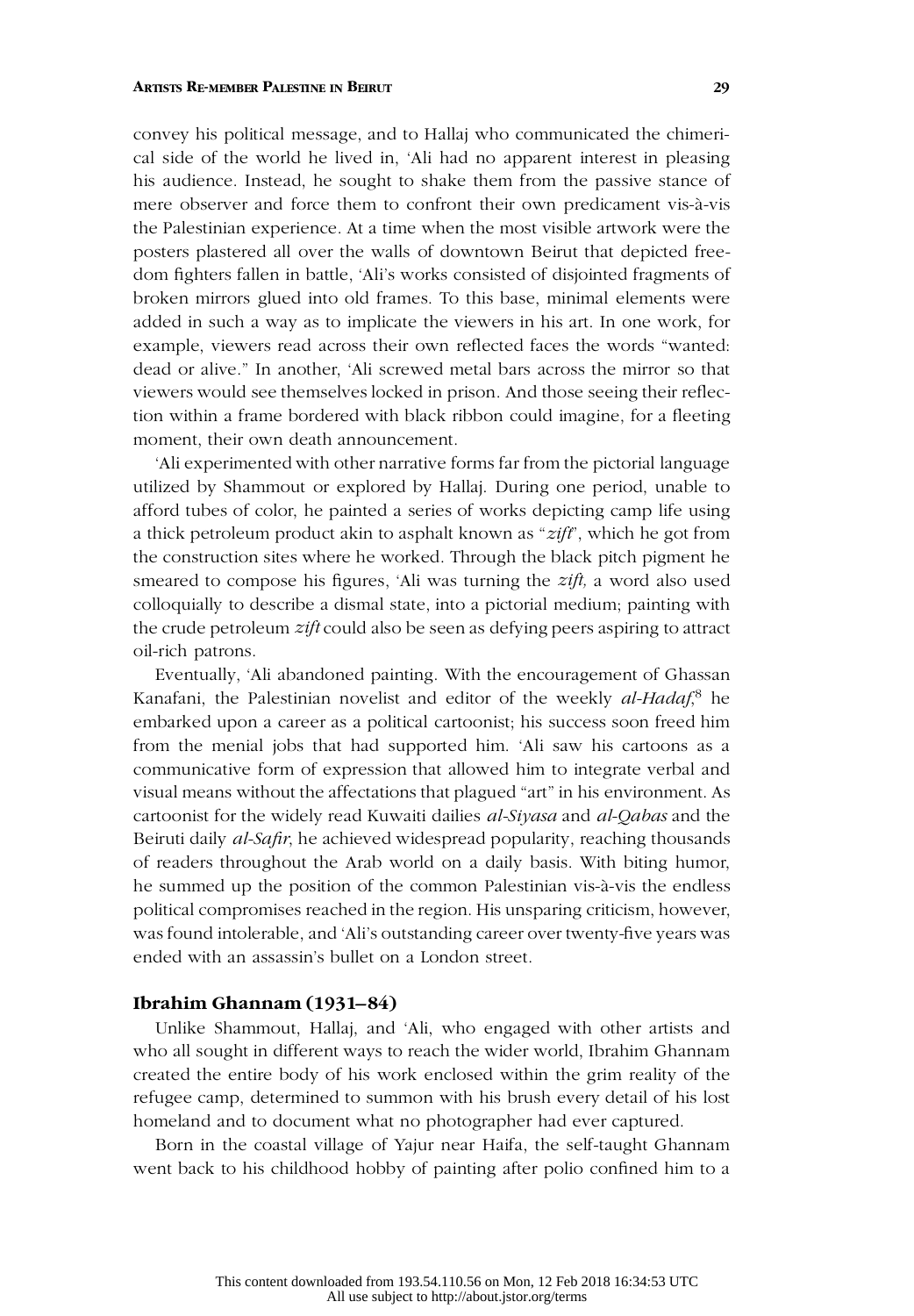wheelchair a year after his arrival in Beirut's Tal al-Za'atar refugee camp. Thanks to the UNRWA head nurse who supplied him with art materials, Ghannam was able to devote himself to evoking the village where he had once walked barefoot, revealing in every painting the homely details of daily life. Each work was naively rendered with the precision of an Islamic miniature, where every detail demanded equal attention.

Anyone seeing his narrative works could not but be struck by the contrast between the life he tried to capture on canvas and the one he was living. While his cramped room overlooked open sewers, he painted wide landscapes bustling with pastoral life and village festivities. Living, like all his neighbors, on canned rations and meager meals, Ghannam celebrated in his canvases golden fields of plenty and the lush orange groves of the Palestinian coast. While the men in the camp had to scrounge for menial work to survive, Ghannam painted peasants harvesting luxuriant fields while cattle grazed in the distance. While the camp residents rationed drinking water in hot Beirut summers, he painted peasant women returning from the village spring balancing water jars on their heads. Sitting all day in his wheelchair unable to move his feet, he painted vigorous young men stamping their feet in group dances in the village square. And when he was too tired to paint, he picked up his *'ud* and the camp alleyways reverberated with the peasant songs the villagers once sang under the stars. With the outbreak of the Lebanese civil war, when the funeral processions of those killed in battle began passing outside his window, he painted wedding scenes with women ululating and children rejoicing.

Yajur, the village that came to life in Ghannam's work, had been razed to the ground after its inhabitants were driven out. Every new painting the camp artist added to his pile of works further reduced the living space he shared with his Lebanese wife at Tal al-Za'atar. When Ghannam died at 53, however, only a handful of these works survived the grueling war that followed him into his shelter.

### **RAS BEIRUT REFUGEE ARTISTS**

Ras Beirut (literally, "*Beirut's Head"*) is the name given to the cape that protrudes into the Mediterranean in West Beirut. When a stretch of the cape's rocky coast was chosen as the site for the future American University in 1866, it became inevitable that Ottoman Beirut would turn its face westwards. Within a century, the entire cape had come to represent the country's meeting place between East and West. In all manifestations of life on the cape, imported modes of expression were grafted onto traditional patterns of living.

During the decades when Beirut's regional affluence was at its peak, Ras Beirut, which included the modern business district, also became the city's cultural seat. Theaters, art galleries, cultural clubs, bars, bookstores, and convivial sidewalk cafés frequented by the city's intelligentsia of both sexes spread in all directions from Ras Beirut's main artery, Hamra Street.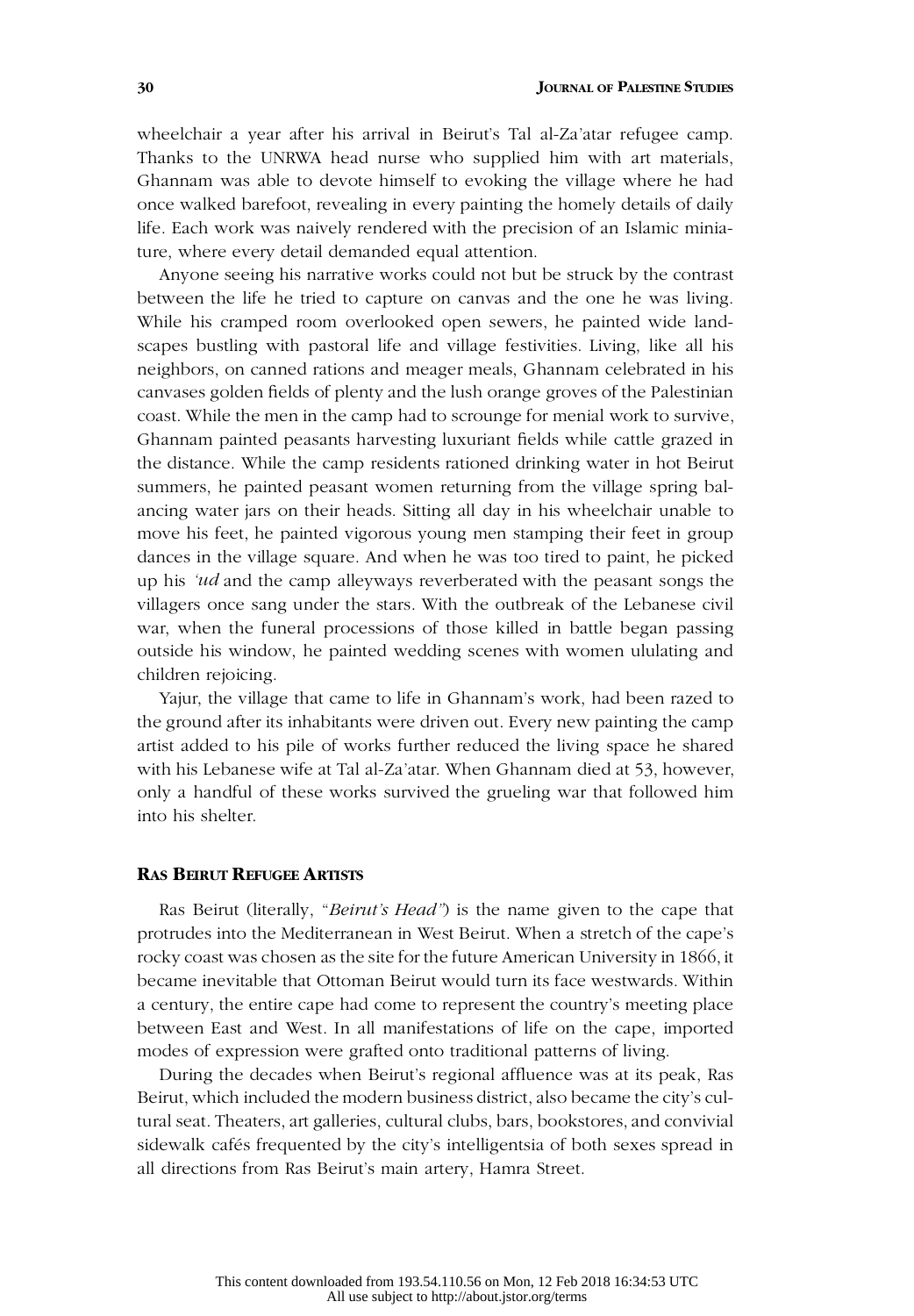#### **ARTISTS RE-MEMBER PALESTINE IN BEIRUT 31**

Palestinian artists identified with Ras Beirut were not necessarily residents of the neighborhood but were part of the art scene centered there. In contrast to the artists from the refugee camps, who were of peasant stock, the Ras Beirut artists all came from Palestine's major cities and mostly belonged to the Palestinian bourgeoisie; those from poor backgrounds were the exception. Unlike the camp artists, some of whom had hardly had the opportunity to step inside a gallery or art museum, the Ras Beirut artists, who were at the very least bilingual, were very much abreast of the latest art trends in the West. A number of them had spent long periods in Europe and the United States.

As a port city that aspired to modernity and prided itself on its tradition of hosting a multitude of religious sects, Beirut was eager to welcome those who promoted its image of sophistication and pluralism and who reflected a Western orientation. The Palestinian artists of this group discreetly bolstered the status quo. Thus, while their countrymen from the camps had "refugee status" that did not allow them work permits, the Palestinian Ras Beirut artists, a number of whom were granted Lebanese citizenship, could openly earn their living from their art.

Work by Ras Beirut artists patronized by Lebanese, Arab, and foreign collectors was exhibited in Beirut's Sursock Museum and commercial art galleries and was often included in international exhibitions representing Lebanon. And while there were no women among the refugee camp artists, the Ras Beirut artists boasted a number who won wide recognition.

A number of refugee artists from Palestine's urban centers associated with the Ras Beirut art scene lived in Beirut only intermittently, though for protracted periods. These include Maliha Afnan, Rita Daoud, Laila al-Shawwa, Vladimir Tamari, and Kamal Boullata. The three artists discussed below— Jumana al-Husseini, Juliana Seraphim, and Paul Guiragossian—all lived in Beirut permanently. Their entire art careers were carved out in the city and their work was part and parcel of Lebanon's art movement. Husseini was exceptional in openly identifying with her compatriots from the refugee camps, while both Seraphim and Guiragossian, who were publicly recognized as Lebanese artists, generally kept their Palestinian identity in the shadows. Their art, however, did not cease to reveal different facets of their Palestinian experience.<sup>9</sup>

# **Jumana al-Husseini (b. 1932)**

In 1948, when Jumana al-Husseini's home outside the walls of Jerusalem's old city was hit by a bomb, her family went to wait out the storm in Beirut. Husseini young men and women had been sent to Beirut for higher education since the turn of the century, and the family maintained relations there from earlier sojourns. Indeed, Jumana, the youngest of the Husseini girls, had been taken to Beirut when she was four and lived there for a number of years; her father, the nationalist leader Jamal al-Husseini, had been exiled by the British following the Palestinian revolt of 1936–39 and had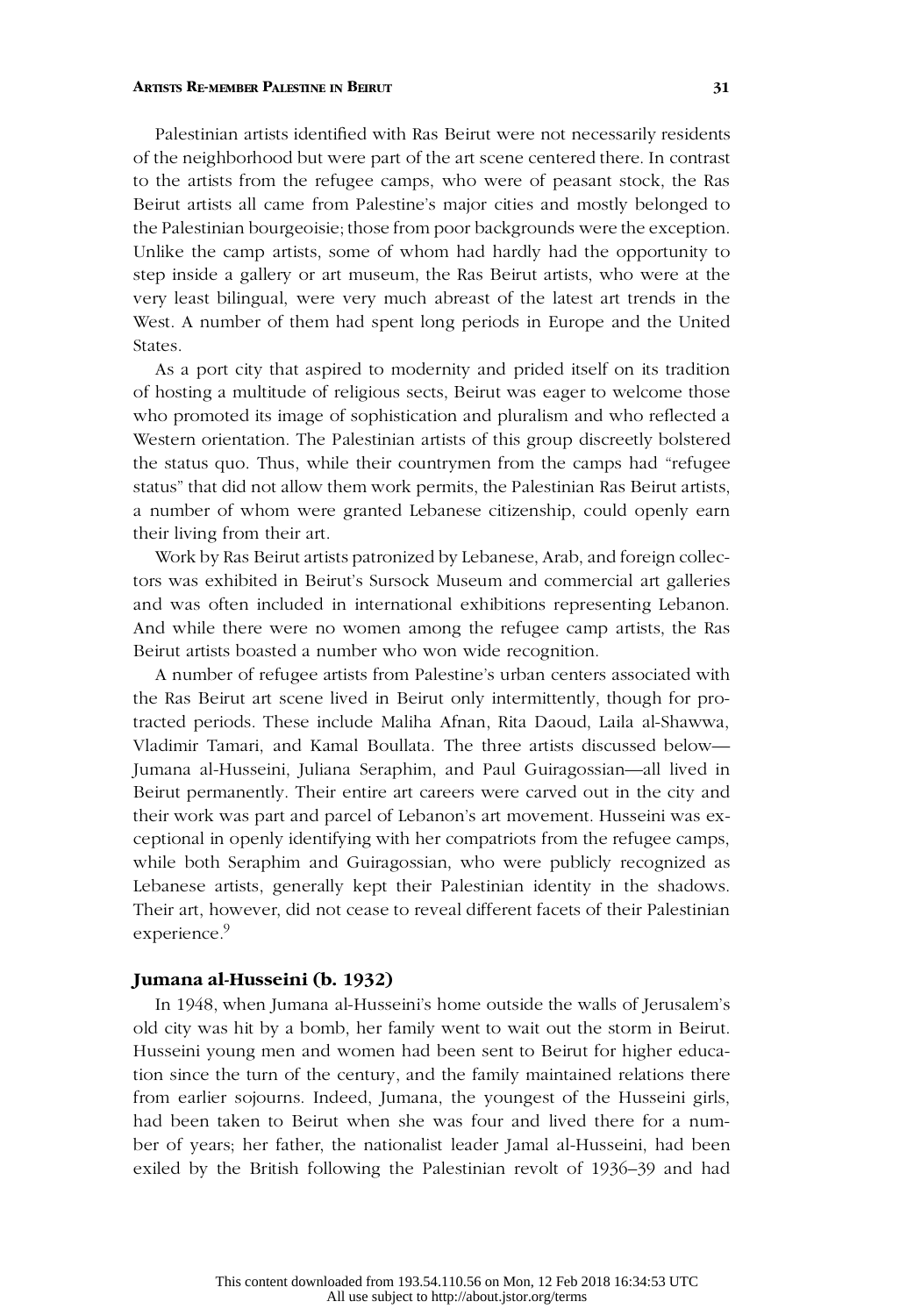sought refuge in Beirut along with other Palestinian leaders, including his second cousin the mufti of Jerusalem. Beirut was thus not new to the sixteenyear-old refugee from this notable Jerusalem family that had played a pivotal role in Palestinian public life for two centuries.<sup>10</sup>

Jumana al-Husseini spent most of her adult life in Beirut. In 1954, the American University of Beirut opened a Department of Fine Arts that offered an alternative to the more conventional art classes given at other local art institutions. For the first time art was "taught according to formal, not stylistic principles."<sup>11</sup> Husseini, by then the mother of a two-year-old, enrolled in some courses at the university which was very near her Ras Beirut home. Within five years, her paintings were displayed at Lebanon's most prestigious art event, the first *Salon d'Automne* at the Sursock Museum. She was later invited to participate in the museum's third and sixth salon, and in 1979 her work was exhibited in the Lebanese Pavilion at the Biennial of Venice.

Though favorably received within the Ras Beirut art community, Husseini never exhibited in modish galleries and was never considered part of the inner circle of "avant-garde" artists and poets who hung out in Beirut's cafes. ´ Indeed, despite marked differences in stylistic rendering, her work showed surprising afnities with that of Ghannam. Just as the village artist in Tal al-Za'atar camp elevated the memory of his native landscape to the pastoral image of a paradise lost, so Husseini's figurative language recreated the Jerusalem of her memory in the image of a celestial city. Over three consecutive decades of living in Beirut, Husseini elaborated with childlike freshness geometric representations of her city of birth, which seemed to emerge from a fairy tale free from any concrete reference to the experience of a real place. And besides the legendary buildings she composed, hardly any other human trace is detectable in what appeared to represent her personal dreamscape.

Husseini's idealization of Jerusalem took the form of a reverie in which a walled city, frontally conceived with studded gates and arched windows, is cloaked in bridal whites. Distant V-shaped swallows often flecked her cloudless skies. Crowned with blue and golden domes and surrounded by towering belfries and minarets, Husseini's imaginary Jerusalem looked like an impregnable fortress. Laboriously composed with unsaturated colors, highlighted by gold leaf and adorned with ornamental elements, her canvases recall medieval miniatures of the Holy City.

What is most striking in Husseini's Jerusalem paintings is the way the stylized forms and embellished patterns are executed with the quaint skill of the nameless village women who preserved the tradition of Palestinian embroidery. In fact, the decorative elements of her palatial houses seem not to have been inspired by architecture so much as directly borrowed from patterns in the national embroidery, an eclectic afliation that enhances the appeal of her cityscapes. The general pictorial effect recalls the viewing of the precious contents of a traditional trousseau. Created in the safety of Beirut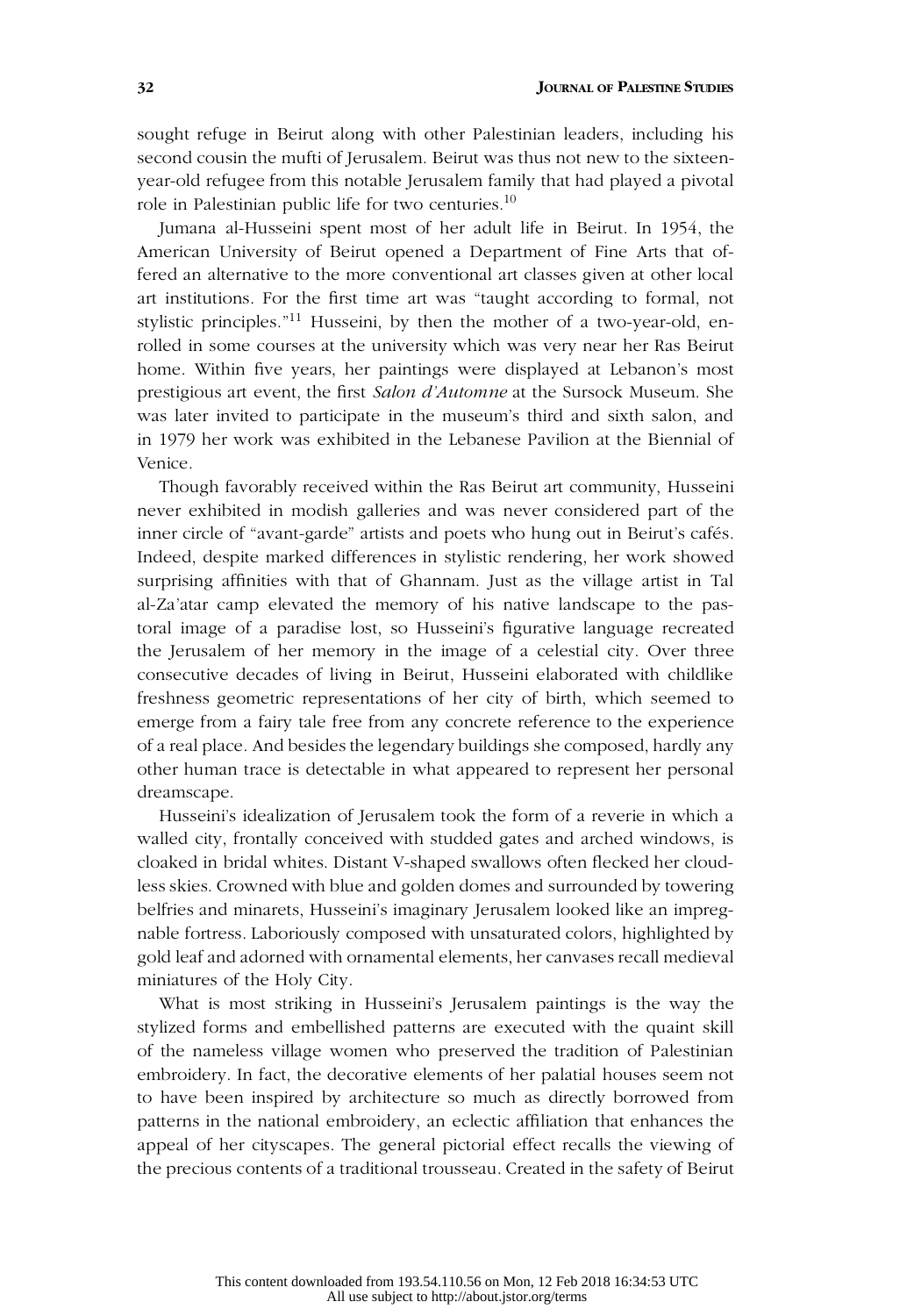by a distinguished daughter of the Holy City, these decorative paintings, removed from the earthly place and recalling the charm of artifacts, became prized reminders of the city that had become inaccessible following the 1967 conquest.

### **Juliana Seraphim (b. 1934)**

Born in Jaffa, Juliana Seraphim was fourteen years old when her native city was besieged by the Zionist forces. Fleeing by fishing boat up the Lebanese coast, the family waited in the southern Lebanese city of Saida for the violence to subside. Four years later, when it became clear that there would be no return, the Seraphims moved to Beirut where they started a new life. There, the family's eldest daughter found a job as a secretary at UNRWA, one of the few places where Palestinian refugees in Lebanon could work.

When Seraphim arrived in Beirut in 1952, the city's rapid transformation into a regional economic center and vital metropolis had just begun. Public interest in art grew with the spreading affluence. Seraphim, attracted to the visual arts, began taking private lessons with the Lebanese painter Jean Khalifeh (1923–78). Her earliest work was introduced to the public through exhibits at Khalifeh's studio. Within a few years, she was a prominent member of the Ras Beirut art circle, and her paintings were displayed at Beirut's leading art galleries. Together with Husseini, she was invited in 1961 to participate in the first *Salon d'Automne* at the Sursock Museum. Between 1958 and 1965, she won protracted sojourns in Florence, Madrid, and Paris. Eventually, she went on to represent Lebanon in international exhibits, including the biennials of Alexandria in 1962, Paris in 1963, and São Paolo in 1965.

Unlike Husseini, Seraphim remained aloof from her compatriots from the camps. Notwithstanding, it is possible to see in her work certain affinities with Hallaj.

Believing that the inner self is the fountainhead of all images, Seraphim, like Hallaj, delved into the farthest corners of her subliminal world to recover a visual language from dormant memory. While Hallaj's surreal images mirrored the nightmarish reality he was living, Seraphim's art, which became a channel for self-discovery, captured the traces of a dream gleaming with fantastic imagery.

Through an intrinsically improvised style wherein the line between drawing and painting was often blurred, she not only disregarded formal pictorial conventions but deliberately deed all forms of mental censorship. In the process, dream and fantasy surged from her work, divulging—through the free association of adjacent forms—a wide range of biomorphic compositions. With her semi-figurative suggestions of human anatomy, the liquefied realm she created was saturated with erotic connotations.

The ethereal quality of Seraphim's fantasies challenged all sense of gravity in a way that may recall Hallaj's figures suspended in a bottomless space. Her erotically suggestive imagery defied social taboos as much as 'Ali's cartoons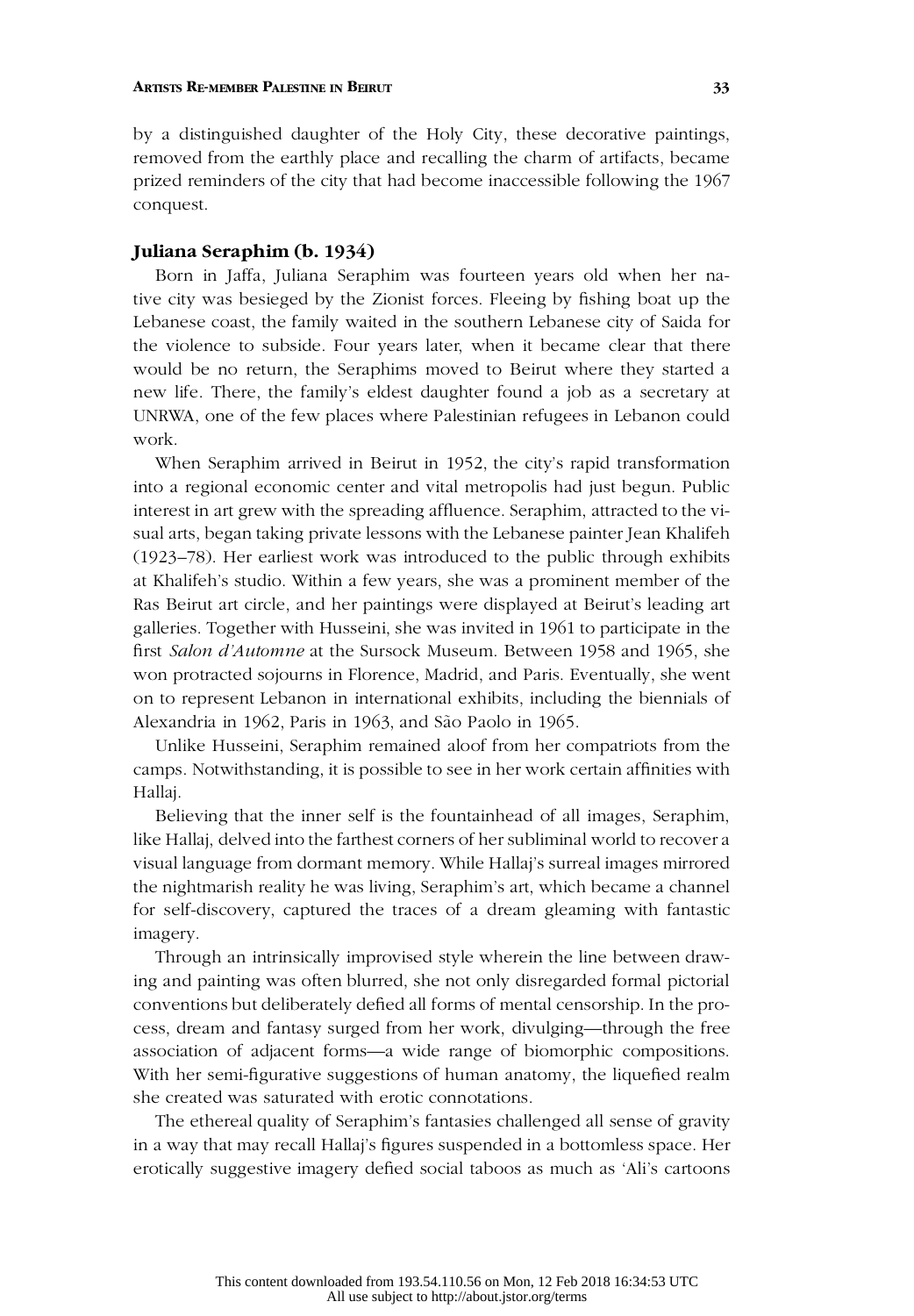defied political conformities. Thus, it is not surprising that when Tawfiq Sayigh ventured to publish in his quarterly *Hiwar* the Lebanese novelist Laila Ba'albaki's erotic novella, "A Vessel of Tenderness to the Moon," he asked Seraphim to illustrate it.<sup>12</sup>

With sweeping brush strokes and hairline drawings she gave shape to agile bodies and winged beings floating amid pools of imaginary orchards. She traced the curves of sculpted buds and wild petals swirling and undulating among glistening, translucent shapes evoking the female form. If Husseini's idealized cityscapes seemed to emerge from a childhood reverie, Seraphin's imagined dreamworlds seemed to retrace objects and sites remembered from a childhood spent between seashore and orange grove.

Years later, when asked about the source of her imagery, Seraphim recalled how as a child she used to spend weekends in Jerusalem with her grandfather, whose home had once been a convent. She mentioned how the domed ceilings of her grandfather's house bore traces of colorful frescoes that evoked the apparition of supernatural beings. These frescoes filled the little girl with awe and mystery, marking her for the rest of her life.<sup>13</sup> Thus, in her work we see—as in a dream—how impressions from a Jerusalem ceiling dissolve into seashells collected by the Jaffa shore. Through free association she affiliated the details of a place remembered with the intimate parts of her own body. Often, through her winged beings, which can be seen as a subconscious tribute to the biblical origins of Seraphim's family name, we see a woman's face emerging behind bridal veils.<sup>14</sup> While the "bride" often denotes Jaffa in Palestinian vernacular, in Seraphim's paintings the bride's features invariably reflect her own face

# **Paul Guiragossian (1926–93)**

Of all the Palestinian artists of his generation, Paul Guiragossian was unquestionably the one whose career was most highly rewarded in Beirut. A prolific artist and the recipient of Lebanon's highest honors, he was perhaps the most widely exhibited talent in Lebanon, with solo and group exhibitions in major cities of the Arab world and the West as well. He enjoyed the patronage of the city's elite, and his work found its way into all the big Lebanese private and national collections.<sup>15</sup>

Born in Jerusalem to a poor Armenian family, the son of a blind fiddler who roamed the city streets, Guiragossian was three years old when he was taken in by Catholic monks.<sup>16</sup> Until he was seventeen, he was a boarder in Jerusalem's Franciscan convent and received his formal education at its charity school. With his innate talent for drawing, the boy was sent to spend his last four years of school as an apprentice of religious painting at the studio of the resident Italian painter Pietro Iaghetti. His apprenticeship was later to secure him a job for two years as an assistant to an aging Armenian icon painter in the Old City. With the death of his father and the escalating violence in Palestine, Beirut seemed the ideal place for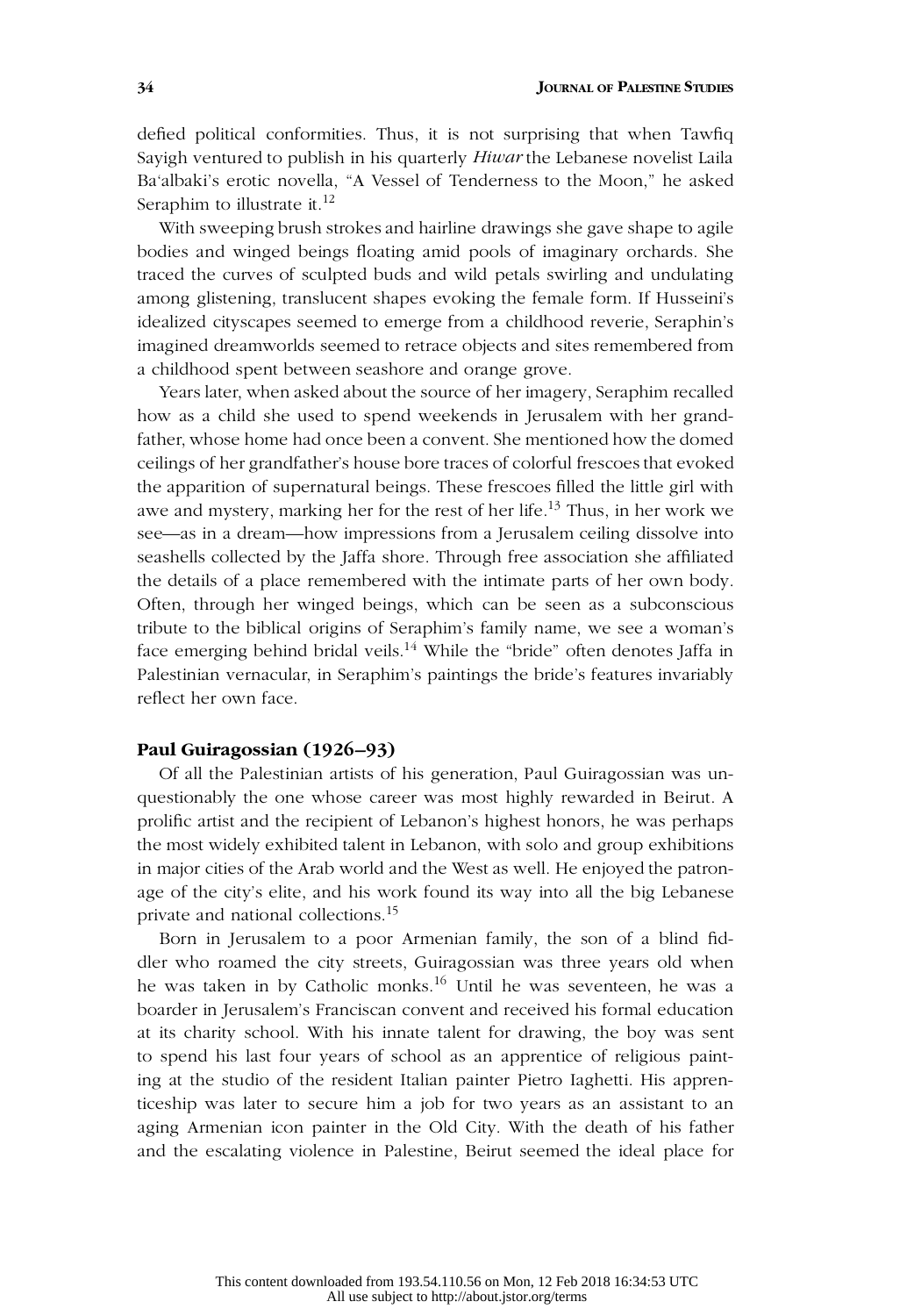#### **ARTISTS RE-MEMBER PALESTINE IN BEIRUT 35**

the ambitious young man to seek refuge, especially since family lore had made much of the success of an older relative who had moved there decades earlier.<sup>17</sup>

With his family, the twenty-three-year-old Guiragossian settled in Beirut's suburb of Burj Hammoud. In that dingy and remote neighborhood, the city's most impoverished population survived along with the Armenian refugee families who had escaped the Ottoman massacres earlier in the century. He set up his studio and lived there for the rest of his life, even after he had achieved great financial success and was courted by the highest Ras Beirut society. For Guiragossian, Burj Hammoud seemed to provide him with the kind of seclusion and security he once enjoyed within the convent and Jerusalem's old city walls.

Throughout his career, images conjured up during his formative years in Jerusalem continued to be the distinctive feature of his art.<sup>18</sup> Guiragossian's early canvases portrayed people from his Burj Hammoud environment, but the composition reconstructs religious paintings. His repeated theme of mother and child recalls the icon of the Virgin Mary, while the family groupings around a bride or a newborn child evoke group images of the Virgin's betrothal or scenes of the Nativity. His later paintings of frontal groups of erect figures recapture the iconographic vertical staging of standing figures representing Christ's apostles. While the Jerusalem School iconographers brought the Byzantine tradition of iconography into the popular domain, Guiragossian's paintings sought to elevate the common people with whom he came in contact, sanctifying their everyday acts and rituals.<sup>19</sup>

In Guiragossian's early representational work, human features are often obscured by dramatically dark shadows intensified by the contrasting flashes of light that illuminate his central figure the way traditional halos illuminated saintly heads. During the three decades he lived in Beirut, Guiragossian's style underwent a gradual transition from figurative to abstract. His later paintings, fresh and vivid, reduce all details of the body to vigorous slashes of thick paint highlighted by luminous accents of color. The vertical figures, whether suggesting movement or stillness, whether representational or abstract, are consistently huddled together as if to express the fusion the artist lived between his Armenian identity and Palestinian experience. In the biblical themes he painted of exodus and exile, Guiragossian found the vocabulary of his own world, a world where disinherited Palestinians relived Armenian destitution.

#### **A LEGACY'S INHERITANCE**

The year 1982, when Beirut was besieged and then occupied by the Israeli army, witnessed the dispersal of all Palestinian artists who once had found refuge there. Except for Guiragossian, who remained in Beirut until his death, and Seraphim, who lives in the city to this day, all the other artists left.<sup>20</sup> The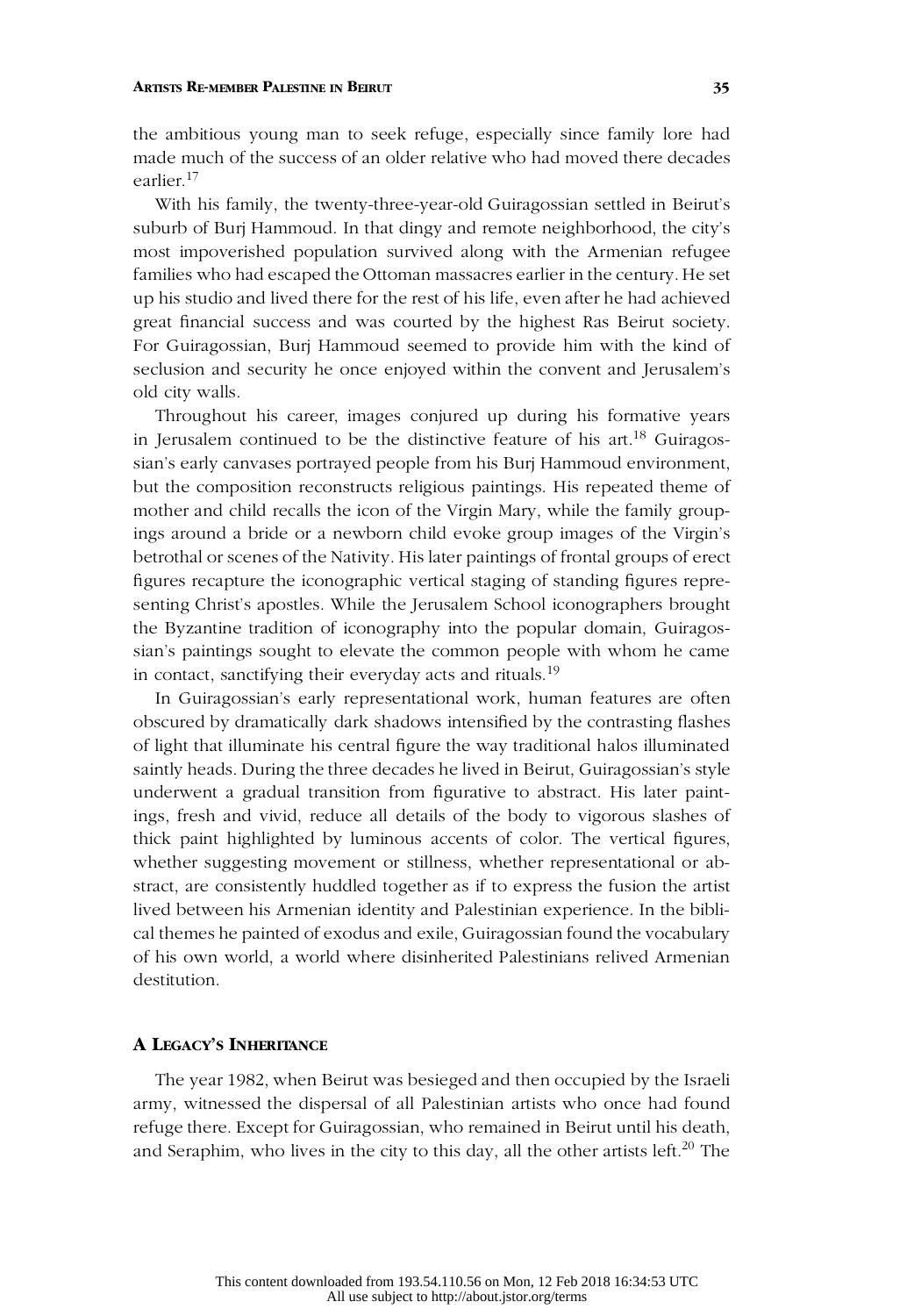cultural center that nourished the first generation of Palestinian refugee artists was no more.

Palestinian art had to grub its survival under new and different skies. Memory continued to play a central role in the works of the subsequent generations of artists born both outside Palestine and in Israel, the West Bank, and the Gaza Strip. Without any cultural center to bring artists together, Palestinian art developed along different paths. Curiously, the closer the artists live to the

*Curio us ly, th e clo se r the a rtis ts live to th e h ome culture , th e mo re g urative the ir a rt, and the fa rthe r awa y th e y s e ttle the mo re the ir a rt e vo lve s into a bs tractio n.*

home culture and country of birth, the more figurative their art seems to be, and the farther away they settle the more their art evolves into abstraction.

In the meantime, the Beirut that was called in its golden decades "the lung of the Arab world" is now falling into amnesia in an effort to move beyond the civil war that killed between 100,000 and 150,000 of its people. Today, no traces remain of the Tal al-Za'atar refugee camp, and Sabra and Shatila are devastated

ruins. There is not a single monument in the country for the dead. Nostalgia for an earlier time seems to be the cure of choice to bind the wounds of the city's implosion.<sup>21</sup>

No matter how alluring nostalgia may be, the Beirut experience cannot be repeated. Not because "nostalgia is not what it used to be," in Simone Signoret's famous phrase, but because the Beirut that was at the center of the Arab world during its most critical decades in modern history has lost its own center. The fate of the two currents that formed the major schools of thought in those crucial years is echoed in the fate of Beirut's two main squares, Martyrs' Square and Star Square. The first had been seen by the people of Beirut as the heart of their city since the end of the nineteenth century, and the second is the site of the Lebanese parliament. After the war, the huge square that commemorates national memory and which traditionally formed the link between East and West Beirut, was razed to the ground, whereas the parliamentary site, originally built by the French as a miniature of the Parisian square of the same name, was duly renovated. $^{22}$ 

Beirut may not have been present in the work of the generation of Palestinian artists who spent the prime of their lives in the city. The memory of home was the driving force giving body to their art. Memory also was the legacy the first generation of refugee artists passed on to the next.

During those "Beirut decades," the Palestinian national struggle was central to all parties involved in the redenition of Arab identity and in the making of contemporary Arab culture. Thus, the Palestinian art produced in that period in Beirut was not an isolated phenomenon but an organic segment of a larger cultural movement in the Arab world. Beirut was not only where Palestinian artists were able to *re-member* Palestine in their art, but it also was the place where "defiant memory" could be born.<sup>23</sup> Now that Beirut aspires to be like any other Arab capital, Palestinian artists, as dispersed as they are, can finally embrace the world.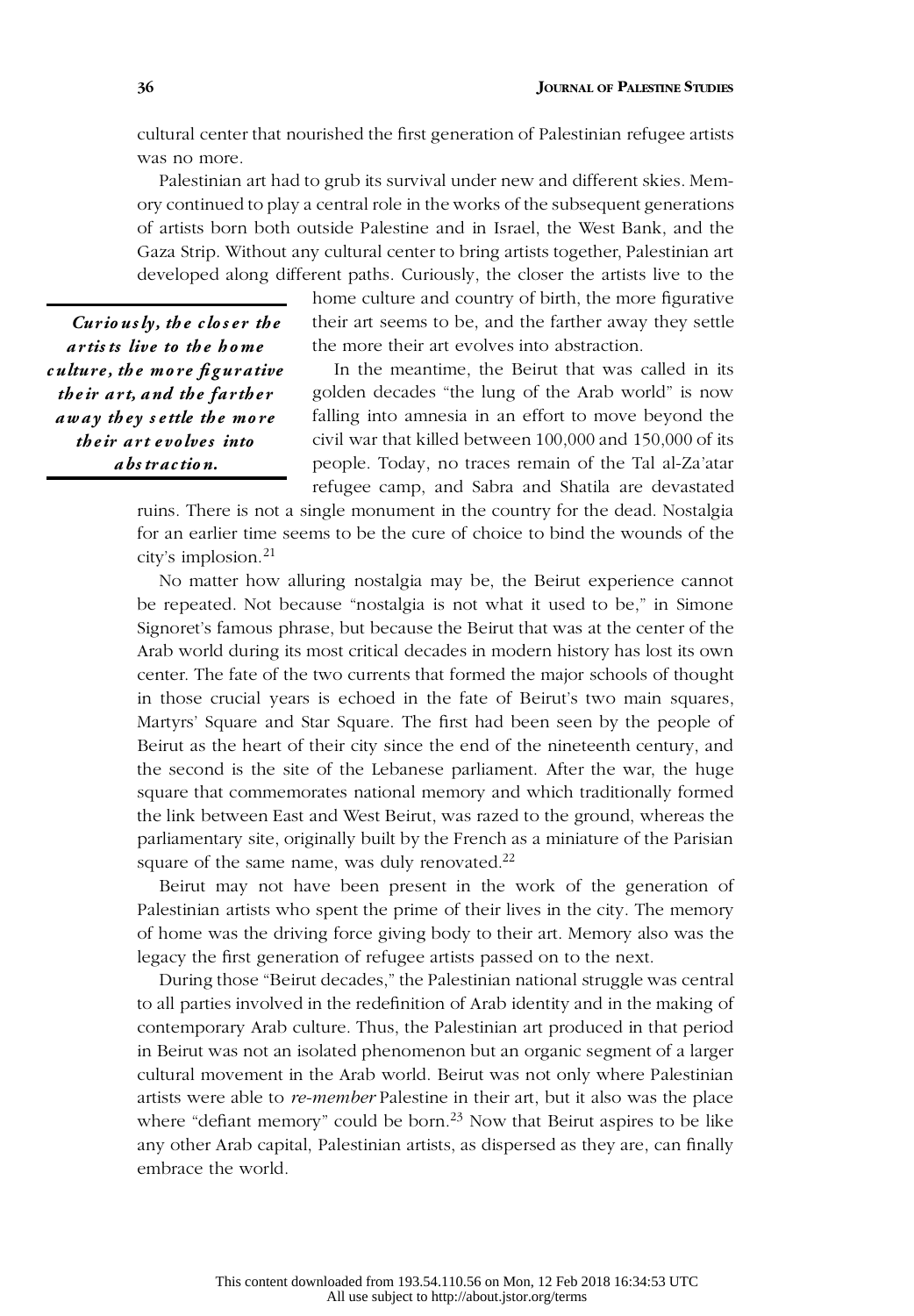#### **NOTES**

1. For a general view of the course pursued by Palestinian art before and after 1948, see my book, *Istihdar al-makan: Dirasat al-fan al-Filastini al-mu'aser* (Recovery of Place: A Study of Contemporary Palestinian Art) (Tunis: ALECSO, 2000).

2. Beirut's Academy of Fine Arts was established in 1937, but private art patronage began to spread in earnest about a decade after Sursock made his bequest, coinciding with Beirut's rise as a regional economic center. See *Musee´ Nicolas Sursock: Le Livre* (Beirut: Musee´ Nicolas Sursock, 2000).

3. Most exhibitions of works by European artists were sponsored either by foreign cultural missions or commercial galleries. International artists exhibited in Beirut during this period included Henry Moore, Pablo Picasso, and Georges Mathieu. The American artists exhibited were all Beirut residents who intermittently taught at the American University of Beirut. These included Maryette Charlton and George Buehr, both associated with the Bauhaus school of Chicago, and the abstract expressionist John Ferren.

4. Georges Corm, *Le Proche-Orient eclat ´ e:´ de Suez a` l'invasion du Liban: 1956–1982* (Paris: Maspero, 1983).

5. Lebanese poets writing in French included Etel Adnan, Georges Shehadé,<br>Nadia Tuéni, Fuad Gabriel Naffah, Venus Khoury, and Salah Statie.´ *Shi'r*, *L'Orient*, and *Cahiers de l'Oronte* published some of their poetry.

6. For an analysis of Palestine's connotations in the Rahbani Brothers' musical plays, see Fawwaz Trabulsi's *Jabal al-Suwwan: Filastin fan Fairuz wa-l-Rahabneh* (Mountains of Flint: Palestine in the Art of Fairuz and the Rahbani Brothers), *al-Karmel*, no. 57 (Fall 1998), pp. 203–12.

7. When *Hiwar* first appeared in Beirut in 1962, its editor, Palestinian poet Tawfiq Sayigh, made it a pioneering literary review that featured a different artist from the Arab world in every issue. A year later, the Syrian-Lebanese poet Yusuf al-Khal, who was co-editor, along with the Syrian-Lebanese poet Adonis, of the influential *Shi'r* review, opened *Gallery One*, the first gallery in the city to show quality art from all over the Arab world. When Adonis left his co-editorship of *Shi'r,* in 1968, he launched his own quarterly *Mawaqif,* whose editorial board included four artists (the Lebanese Halim Jurdaq, the Jordanian Mona Sa'udi, the Iraqi Dia 'Azzawi, and the Palestinian Kamal Boullata).

8. Kanafani, the spokesman of the Popular Front for the Liberation of Palestine as well as a major literary figure, was killed in Beirut in 1972 by a bomb planted in his car by the Israeli Mossad.

9. Palestinian refugee artists were also key contributors to the development of contemporary art in Jordan. See Boullata, *Istihdar,* pp. 122–42.

10. For further reading on the al-Husseini family, see Ilan Pappé, "The Rise and Fall of the Husaynis 1840–1922," in *Jerusalem Quarterly File*, no. 9 (Autumn 2000), pp. 27–38 and in no. 11–12 (Winter–Spring 2001), pp. 52–67. See also Serene Husseini Shahid, *Jerusalem Memories*, (Beirut: Naufal Group S.A.R.L., 2000).

11. John Carswell, "The Lebanese Vision: A History of Painting" in *Lebanon, The Artist's View* (London: The British Lebanese Association, 1989), pp. 15–19. It is interesting to note that the opening of AUB's art department coincided with the U.S. government's covert campaign to lure young intellectuals in 35 countries (including Lebanon) toward a more accommodating view of the "American way." See Frances Stonor Saunders, *The Cultural Cold War: The CIA and the World of Art and Letters* (New York: The New Press, 1999).

12. "Safinat hanan ila-l-qamar" *Hiwar*, no. 4 (May–June 1963), pp. 22–28.

13. Helen Khal, *The Woman Artist in Lebanon* (Beirut: Institute for Women's Studies in the Arab World, Beirut University College, 1987), pp. 71–78.

14. The artist's family name Seraphim etymologically derives from the Hebrew plural of the word *seraph,* the guardian angels of God's throne. See Isaiah 6:1–3. In Byzantine and Islamic art, these supreme angels are commonly represented with as many as six wings. In Western art of the Middle Ages and the Renaissance, they are mostly depicted only as heads with multiple wings.